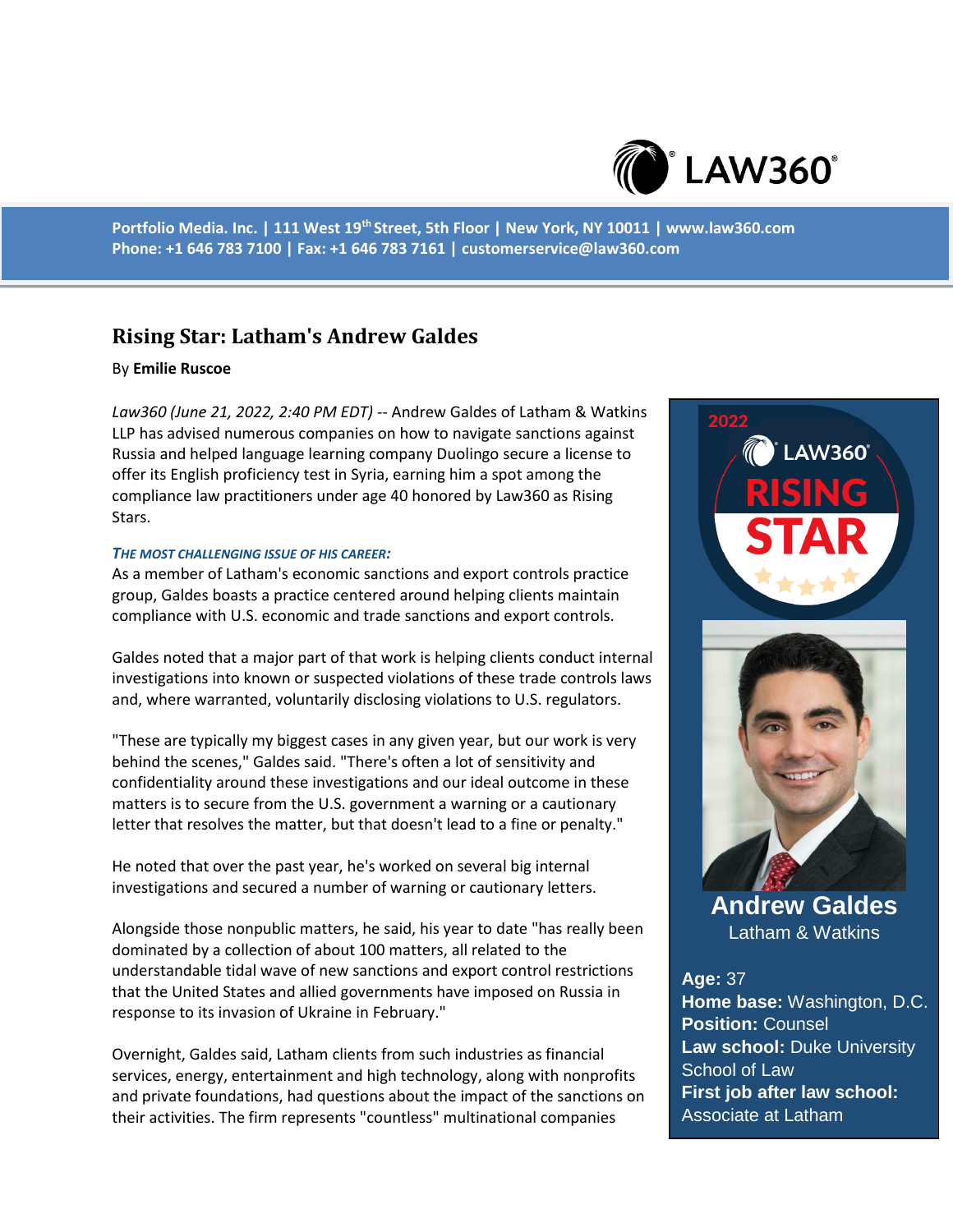whose businesses were impacted by sanctions changes in multiple countries, he said.

At times, Galdes said, he was counseling "well over 50 different clients on how to navigate a legal landscape that, for a period of time, was changing almost daily and quite dramatically, as the United States announced, basically overnight, a new sanctions and export control regime targeting Russia."

Wave after wave of new sanctions and export control rules have dropped since February, Galdes said. Nearly all have taken immediate effect — and, more often than not, they come without a lot of guidance from regulators.

"We've been working since then night and day to help U.S. and multinational companies, private foundations, and other clients keep up with the new law, update their compliance programs [and], where possible, see around corners so they can stay in compliance with these laws, knowing that new regulations and new restrictions are likely to come [and] helping them see where the regulators might turn next so they're not caught a step behind," Galdes said.

A key component of that work has been organizing internal teams, he said, "because one feature of this new sanctions program is that the United States is often rolling out sanctions alongside and in coordination with allied governments, and multinational clients, more often than not, are impacted by and need to navigate many overlapping sanctions and export control regimes."

"What might be permissible under U.S. law might not be permissible under U.K. law," Galdes said. "We have to make sure we don't advise a client that's subject to both regimes that they're OK doing something because it's consistent with the U.S. law without being hand in hand with our colleagues in the U.K."

Advising on these sanctions, Galdes said, has been "the challenge of my career — I've never lived through a change in law that's happened so quickly and so dramatically."

"In the weeks immediately following the invasion," he said, "it was essentially days of back-to-back calls where me and the other senior members of the team were dividing and conquering, and each of us had our calendars completely booked."

"The high-water mark was maybe an 86-page set of export control regulations the Department of Commerce published that took immediate effect," he said. "Working overnight to absorb it and then summarize the key takeaways and identify potentially impacted clients ... it was sort of an all-hands-ondeck effort."

### *HIS MOST INTERESTING RECENT MATTER:*

Galdes noted again that many of his matters aren't public, so there were some interesting things he couldn't talk about. But he highlighted recent compliance work he did for Duolingo as an example of something he was really proud of.

Galdes said Duolingo, a popular language learning app, also offers an online, fully monitored English proficiency test job seekers can use as they apply for work.

Galdes and his colleagues were looking at whether the test could be available throughout the world, including in regions that are the target of U.S. embargoes, when they determined that U.S. sanctions against Syria prohibited parties in Syria from using the app or taking the English proficiency test.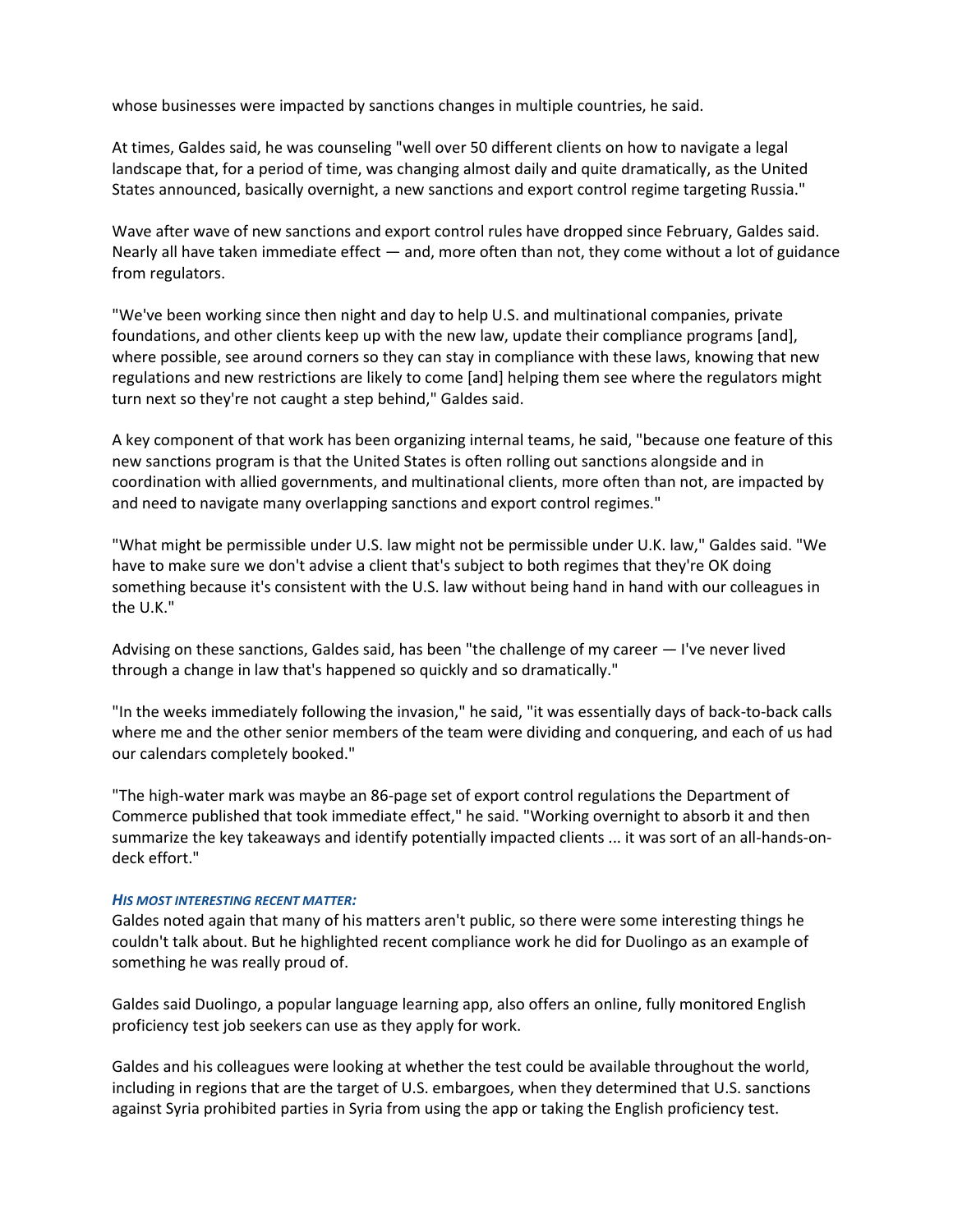"That's a big deal in a country where individuals are looking for job opportunities outside Syria to escape the humanitarian crisis there," he said, adding that the prohibition was, in Latham's view, "maybe an unintended consequence of the U.S. embargo."

"Working closely with the client and its exceptional general counsel, we designed a strategy to obtain U.S. government support," he said. "And reasonably quickly, we were able to have the regulator of U.S. sanctions programs, the U.S. Department of the Treasury's Office of Foreign Assets Control, issue what's called a specific license to allow Duolingo to make the app available, and make a language test available, in Syria."

Latham worked closely with OFAC and the U.S. Department of State on the matter, and Galdes said he was pleased when they recognized that "U.S. interests were furthered by supporting the advancement of education around the world."

"That was a recent, big and exciting accomplishment," he said.

### *HIS PROUDEST MOMENT:*

Galdes said his proudest moment as an attorney wasn't related to trade controls but was a pro bono litigation matter he worked on a few years back.

"I had the opportunity to be part of the litigation team representing two American Muslim comedians, who had sued the New York Metropolitan Transportation Authority for refusing to run a series of ads promoting a comedic documentary they had created that explored Islamophobia in America called 'The Muslims Are Coming,'" Galdes said.

"The ads that they were trying to run in the subway system had jokes like, 'facts about Muslims: grownup Muslims can do more pushups than baby Muslims,' and pointed to the documentary — just sort of like silly, tongue-in-cheek humor," he explained.

After the Metropolitan Transportation Authority agreed to post the ads, Galdes said, it almost immediately changed its advertising policy to disallow political advertising, then prohibited the ads and refused to run them, telling Galdes' clients the authority was characterizing the ads as political in nature.

Latham brought a First Amendment lawsuit in the Southern District of New York, which granted a request for a preliminary injunction and found that the rejection of the ads was unreasonable.

"The judge understood and supported the core argument we were making, which is sort of the truism that 'American Muslims are ordinary Americans' is not a political statement," Galdes said. "The ads went up directly because of our work, and I was just so proud to be a member of the team that was able to swiftly deliver a total win for the client and the firm [on important] First Amendment principles and, really, further the message that the client was trying to convey with the ads in the first place."

#### *WHAT MOTIVATES HIM:*

Galdes cited two major motivators for his work, noting that the subject matter of his practice comes first and foremost.

"I just find international trade control laws to be substantively fascinating. It's the intersection of